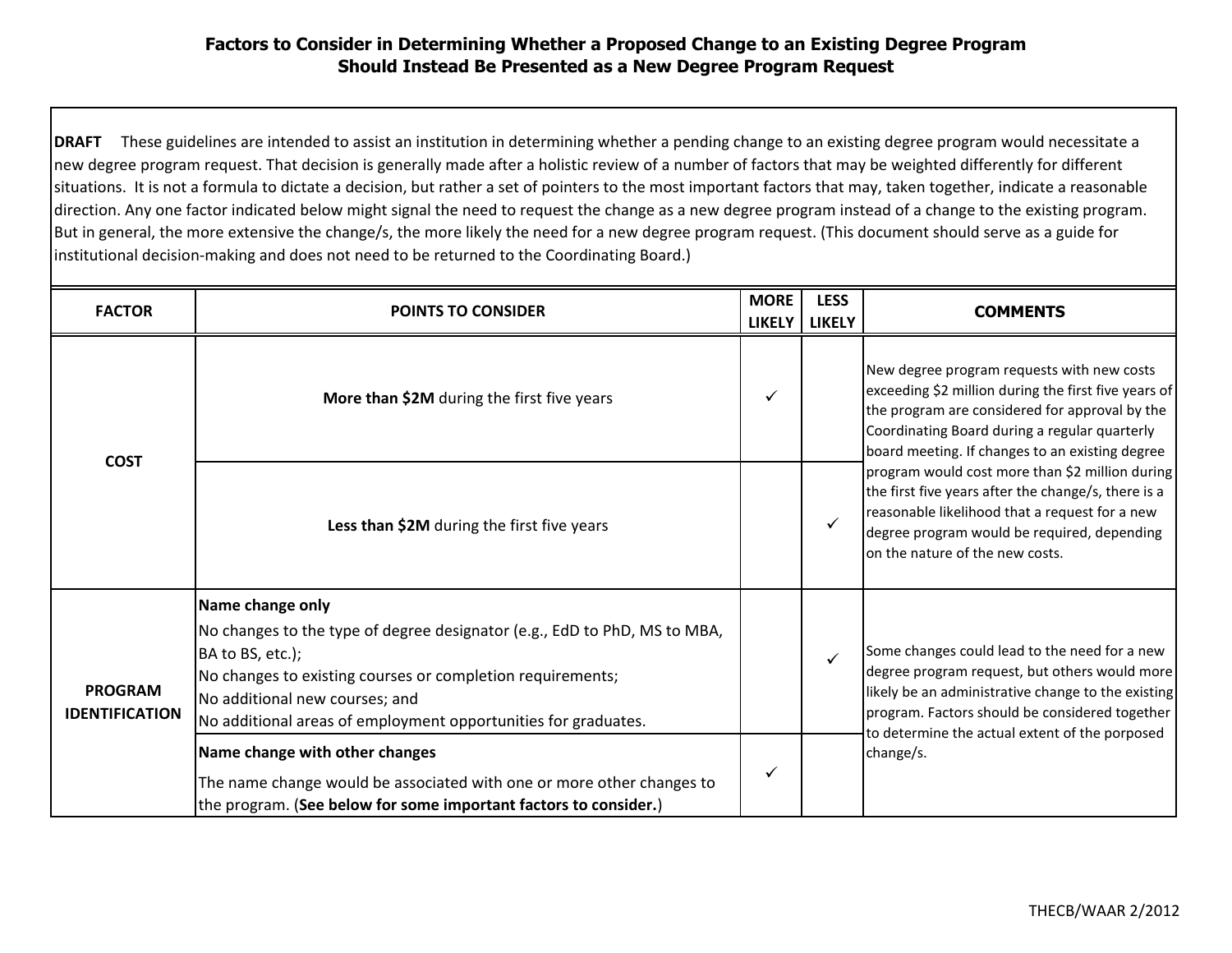| <b>FACTOR</b>          | <b>POINTS TO CONSIDER</b>                                                                                                                  | <b>MORE</b><br>LIKELY | <b>LESS</b><br><b>LIKELY</b> | <b>COMMENTS</b>                                                                                                                                                                                                                                                                                       |
|------------------------|--------------------------------------------------------------------------------------------------------------------------------------------|-----------------------|------------------------------|-------------------------------------------------------------------------------------------------------------------------------------------------------------------------------------------------------------------------------------------------------------------------------------------------------|
|                        | <b>CIP Code change</b>                                                                                                                     |                       |                              |                                                                                                                                                                                                                                                                                                       |
|                        | The CIP Code would change, but there would be no change in the degree<br>designator.                                                       |                       |                              | A change in CIP Code alone might require a new<br>degree program request, but is less likely if the<br>degree type (e.g., EdD to PhD, MS to MBA, BA to<br>BS, etc.) and degree name/title (e.g., Chemistry,<br>Applied Economics, Music, etc.) do not change.                                         |
|                        | The CIP Code would change along with a change in the degree designator.                                                                    | $\checkmark$          |                              |                                                                                                                                                                                                                                                                                                       |
|                        | The CIP Code would change, but there would be no change in the degree<br>name.                                                             |                       | $\checkmark$                 |                                                                                                                                                                                                                                                                                                       |
|                        | The CIP Code would change along with a change in the degree name/title.                                                                    | $\checkmark$          |                              |                                                                                                                                                                                                                                                                                                       |
|                        | Change in degree designator (e.g., EdD to PhD, MS to MBA, BA to BS)                                                                        |                       |                              |                                                                                                                                                                                                                                                                                                       |
|                        | The focus/purpose of the degree would change.                                                                                              | $\checkmark$          |                              |                                                                                                                                                                                                                                                                                                       |
|                        | The focus/purpose of the degree would not change.                                                                                          |                       | $\checkmark$                 |                                                                                                                                                                                                                                                                                                       |
|                        | The completion requirements would change.                                                                                                  | $\checkmark$          |                              | A change in degree designator can signal more<br>pervasive changes in a program, especially at the<br>doctoral level.                                                                                                                                                                                 |
| <b>PROGRAM</b>         | The completion requirements would not change.                                                                                              |                       | $\checkmark$                 |                                                                                                                                                                                                                                                                                                       |
| <b>IDENTIFICATION,</b> | Employment opportunities for graduates of the program would change.                                                                        | $\checkmark$          |                              |                                                                                                                                                                                                                                                                                                       |
| CONT.                  | Employment opportunities for graduates of the program would not change.                                                                    |                       | $\checkmark$                 |                                                                                                                                                                                                                                                                                                       |
|                        | Change in administrative unit                                                                                                              |                       |                              |                                                                                                                                                                                                                                                                                                       |
|                        | The focus/purpose of the degree would change.                                                                                              | $\checkmark$          |                              | A change in administrative unit need not trigger a new<br>program request unles there are other changes to the<br>program, including a change in the objectives/mission<br>of the program. (See the FACULTY Factor for an<br>additional consideration related to changes in<br>administrative units). |
|                        | The focus/purpose of the degree would not change.                                                                                          |                       | $\checkmark$                 |                                                                                                                                                                                                                                                                                                       |
|                        | The completion requirements would change.                                                                                                  | $\checkmark$          |                              |                                                                                                                                                                                                                                                                                                       |
|                        | The completion requirements would not change.                                                                                              |                       | $\checkmark$                 |                                                                                                                                                                                                                                                                                                       |
|                        | Employment opportunities for graduates of the program would change.                                                                        | $\checkmark$          |                              |                                                                                                                                                                                                                                                                                                       |
|                        | Employment opportunities for graduates of the program would not change.                                                                    |                       | $\checkmark$                 |                                                                                                                                                                                                                                                                                                       |
|                        | Change in objectives/mission of existing program                                                                                           | $\checkmark$          |                              |                                                                                                                                                                                                                                                                                                       |
|                        | Change in method of delivery (e.g., adding on-line, hybrid, electronic-to-<br>group, or off-campus delivery to an existing degree program) |                       |                              | See<br>http://www.thecb.state.tx.us/index.cfm?objectid=8C<br>D15E35-FE02-F186-0ECC9484F010B8AC for additional<br>information regarding this kind of change.                                                                                                                                           |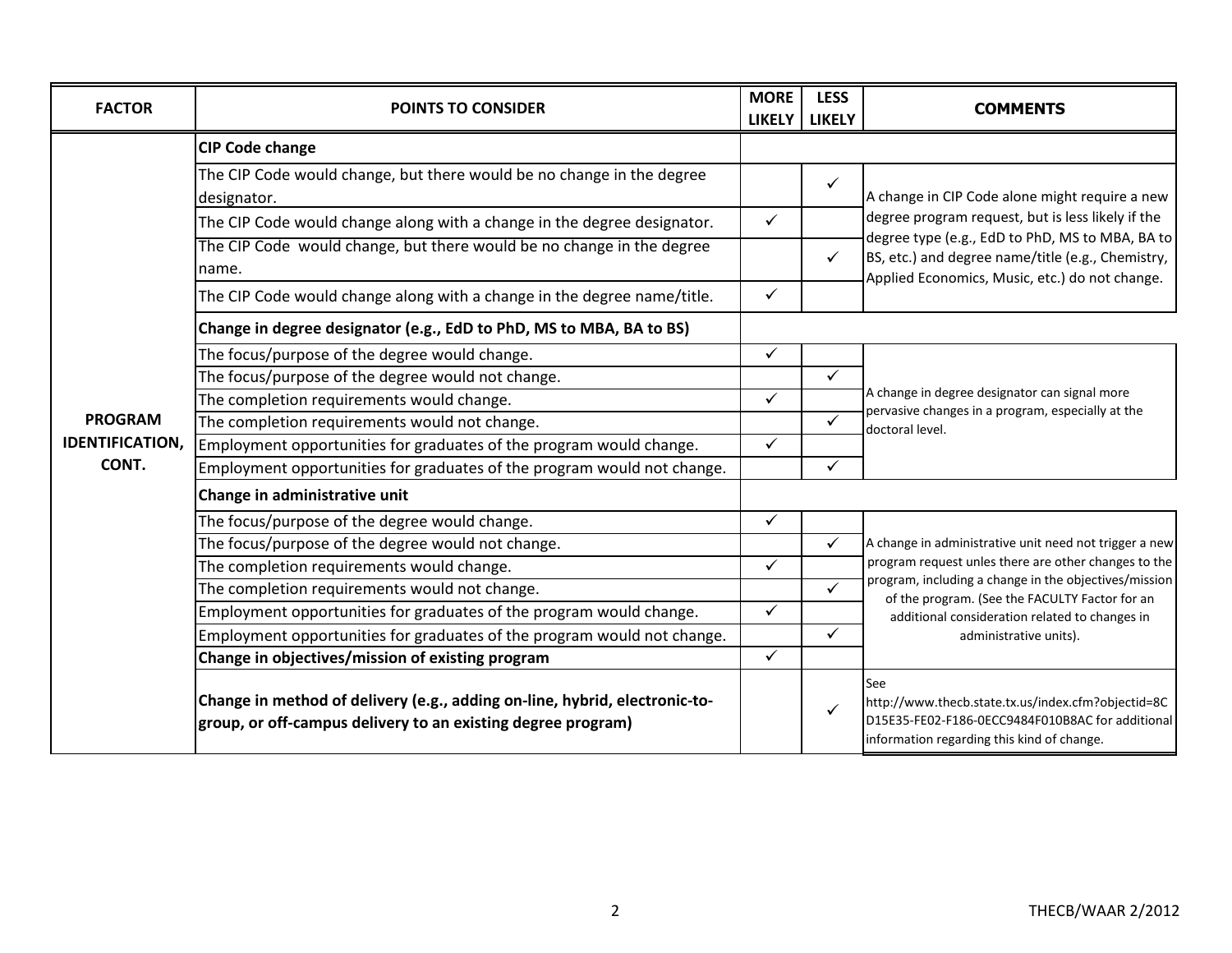| <b>FACTOR</b>                                                 | <b>POINTS TO CONSIDER</b>                                                                                                                                                  | <b>MORE</b><br><b>LIKELY</b> | <b>LESS</b><br><b>LIKELY</b> | <b>COMMENTS</b>                                                                                                                                                                                                                                                                                                                               |
|---------------------------------------------------------------|----------------------------------------------------------------------------------------------------------------------------------------------------------------------------|------------------------------|------------------------------|-----------------------------------------------------------------------------------------------------------------------------------------------------------------------------------------------------------------------------------------------------------------------------------------------------------------------------------------------|
| <b>CURRICULUM</b>                                             | Courses common to all students in the degree program/plan                                                                                                                  |                              |                              |                                                                                                                                                                                                                                                                                                                                               |
|                                                               | Courses required of all students currently total fewer than 30% of the total<br>SCH required for the specific degree program/plan.                                         |                              |                              | An existing program whose curriculum would change<br>as part of the request might require a new degree<br>program request. The more extensive the changes in<br>course requirements, the more likely the need for a<br>new program request. Existing programs with little<br>common course work may indicate a need for<br>separate programs. |
|                                                               | The set of courses required for all students in the degree program (exclusive<br>of undergraduate core curriculum courses) would change.                                   | ✓                            |                              |                                                                                                                                                                                                                                                                                                                                               |
|                                                               | The program would retain the same set of courses required for all students<br>in the degree program, regardless of any designated electives or<br>specialization tracks.   |                              |                              | Adding a set of designated or preferred electives that<br>enhances or allows for specialization closely related<br>to a common field of study/academic discipline is<br>generally not sufficient reason to request a new<br>program.                                                                                                          |
|                                                               | Specializations (tracks, concentrations, focus areas, emphases, etc.)                                                                                                      |                              |                              |                                                                                                                                                                                                                                                                                                                                               |
|                                                               | More than three new courses would be needed.                                                                                                                               | ✓                            |                              |                                                                                                                                                                                                                                                                                                                                               |
|                                                               | The number of SCH needed to complete the specific degree program<br>requirements (exclusive of undergraduate core curriculum) would increase.                              | ✓                            |                              | Specializations within a degree program are often<br>identified by various configurations of designated or<br>prescribed electives. Specializations should be closely<br>connected to the degree program itself and the set of<br>courses required of all students in the program,<br>regardless of specialization.                           |
|                                                               | A new specialization would be created that would require less than 50% of<br>the specific degree program SCH requirements (exclusive of undergraduate<br>core curriculum). |                              | ✓                            |                                                                                                                                                                                                                                                                                                                                               |
|                                                               | More than three new courses would be added to an existing specialization.                                                                                                  | ✓                            |                              |                                                                                                                                                                                                                                                                                                                                               |
| <b>ACCREDITATION,</b><br>LICENSURE, &<br><b>CERTIFICATION</b> | A new or additional professional program accreditation would become<br>available as a result of the proposed change/s.                                                     | ✓                            |                              | New or expanded accreditation, or additional<br>oppprtunities for licensure or certification of<br>graduates, could be a contributing factor to a decision<br>to request a new degree program rather than to<br>amend an existing one.                                                                                                        |
|                                                               | A new or additional professional licensure or certification would become<br>available to program graduates as a result of the proposed change/s.                           | ✓                            |                              |                                                                                                                                                                                                                                                                                                                                               |